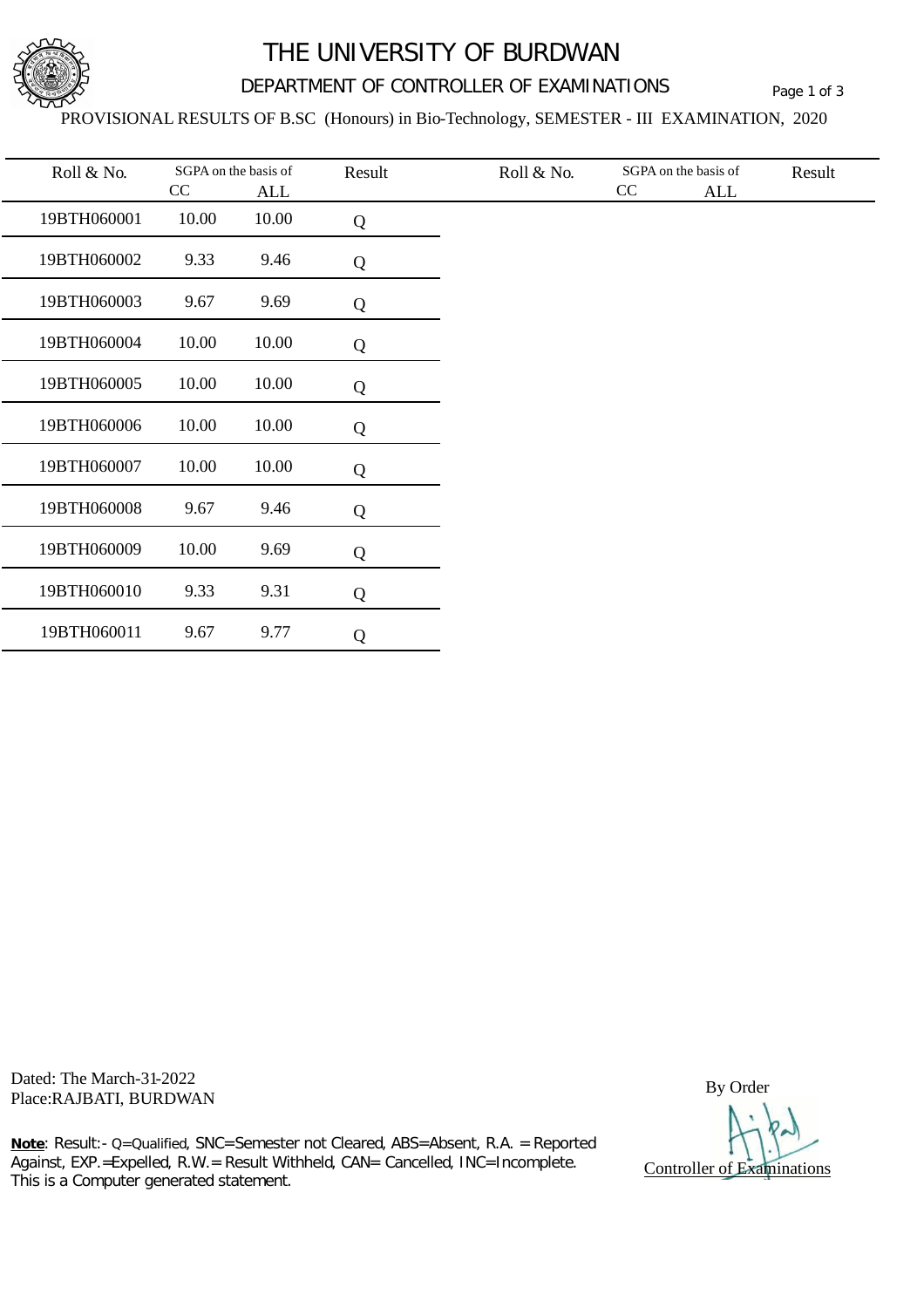

# THE UNIVERSITY OF BURDWAN

## DEPARTMENT OF CONTROLLER OF EXAMINATIONS Page 2 of 3

PROVISIONAL RESULTS OF B.SC (Honours) in Bio-Technology, SEMESTER - III EXAMINATION, 2020

| Roll & No.  | CC    | SGPA on the basis of<br>ALL | Result | Roll & No. | SGPA on the basis of<br>CC<br>ALL | Result |
|-------------|-------|-----------------------------|--------|------------|-----------------------------------|--------|
| 19BTH070001 | 9.67  | 9.77                        | Q      |            |                                   |        |
| 19BTH070002 | 9.33  | 9.31                        | Q      |            |                                   |        |
| 19BTH070004 | 10.00 | 10.00                       | Q      |            |                                   |        |
| 19BTH070005 | 10.00 | 10.00                       | Q      |            |                                   |        |
| 19BTH070006 | 10.00 | 10.00                       | Q      |            |                                   |        |

Dated: The March-31-2022 Place: The March-51-2022<br>Place:RAJBATI, BURDWAN By Order

Controller of Examinations

**Note**: Result:- Q=Qualified, SNC=Semester not Cleared, ABS=Absent, R.A. = Reported Against, EXP.=Expelled, R.W.= Result Withheld, CAN= Cancelled, INC=Incomplete. This is a Computer generated statement.